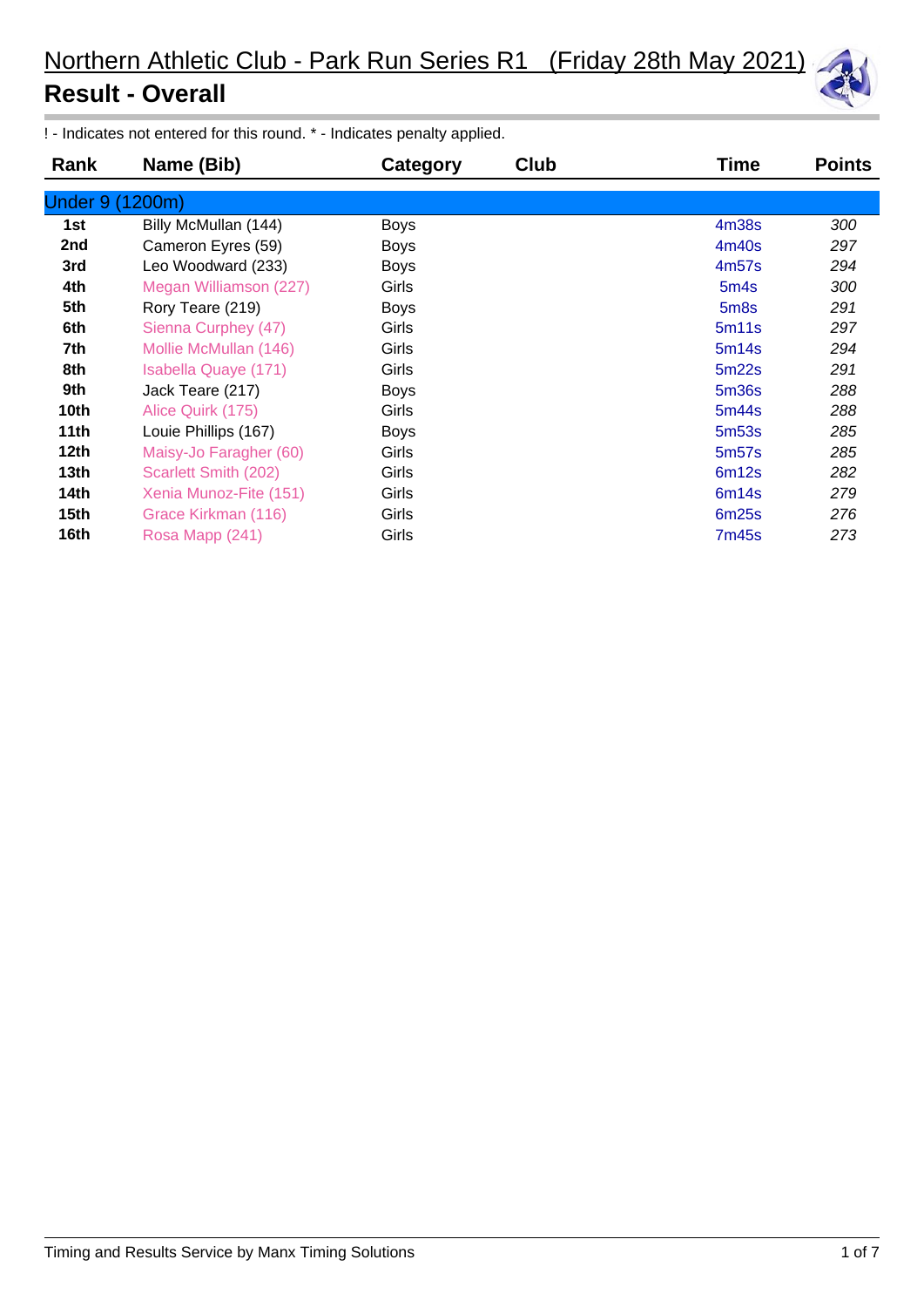

| Rank             | Name (Bib)                | Category    | Club        | <b>Time</b>       | <b>Points</b> |
|------------------|---------------------------|-------------|-------------|-------------------|---------------|
| <b>Under 11</b>  | (1200m)                   |             |             |                   |               |
| 1st              | Timothy Perry (166)       | <b>Boys</b> |             | 4m32s             | 300           |
| 2nd              | Jack Bullock (17)         | <b>Boys</b> |             | 4m48s             | 297           |
| 3rd              | Bernat Munoz-Fite (150)   | <b>Boys</b> |             | 4m58s             | 294           |
| 4th              | Poppy Clayton (28)        | Girls       |             | 4m58s             | 300           |
| 5th              | Isabella Kennaugh (109)   | Girls       |             | 4m58s             | 297           |
| 6th              | Orry Teare (218)          | <b>Boys</b> |             | 5m <sub>3s</sub>  | 291           |
| 7th              | Faith Teare (216)         | Girls       |             | 5m15s             | 294           |
| 8th              | Oliver Kennaugh (111)     | <b>Boys</b> |             | 5m23s             | 288           |
| 9th              | Fynlo Corkill (36)        | <b>Boys</b> |             | 5m28s             | 285           |
| 10th             | Sophie Kaighin (100)      | Girls       |             | 5 <sub>m31s</sub> | 291           |
| 11th             | Henry Kirkman (117)       | <b>Boys</b> |             | 5m32s             | 282           |
| 12th             | <b>Isobel Quirk (178)</b> | Girls       |             | 5m33s             | 288           |
| 13th             | Eleanor Lyness (132)      | Girls       | Northern AC | 5m44s             | 285           |
| <b>14th</b>      | Tobi Duncan (54)          | <b>Boys</b> |             | 5m48s             | 279           |
| 15 <sub>th</sub> | George Long (131)         | <b>Boys</b> |             | 5m52s             | 276           |
| 16th             | Grayse Blencoe (11)       | Girls       |             | 5m <sub>55s</sub> | 282           |
| 17 <sub>th</sub> | Bailey McMullan (143)     | Girls       |             | 6m0s              | 279           |
| 18th             | Lillie Hope (88)          | Girls       |             | 6m <sub>2s</sub>  | 276           |
| 19th             | Imogen Howard (90)        | Girls       |             | 6m <sub>2s</sub>  | 273           |
| 20th             | Bella Rice (181)          | Girls       |             | 6m <sub>9s</sub>  | 270           |
| 21st             | Louisa Oates (157)        | Girls       |             | 6m20s             | 267           |
| 22nd             | Evelyn King (115)         | Girls       |             | 6m21s             | 264           |
| 23rd             | Emily Odonnell (160)      | Girls       |             | 6m39s             | 261           |
| 24th             | <b>Eva Scott (195)</b>    | Girls       |             | 6m47s             | 258           |
| 25th             | Kate Leece (242)          | Girls       |             | <b>7m18s</b>      | 255           |
| 26th             | Emma Dorricott (51)       | Girls       |             | <b>7m54s</b>      | 252           |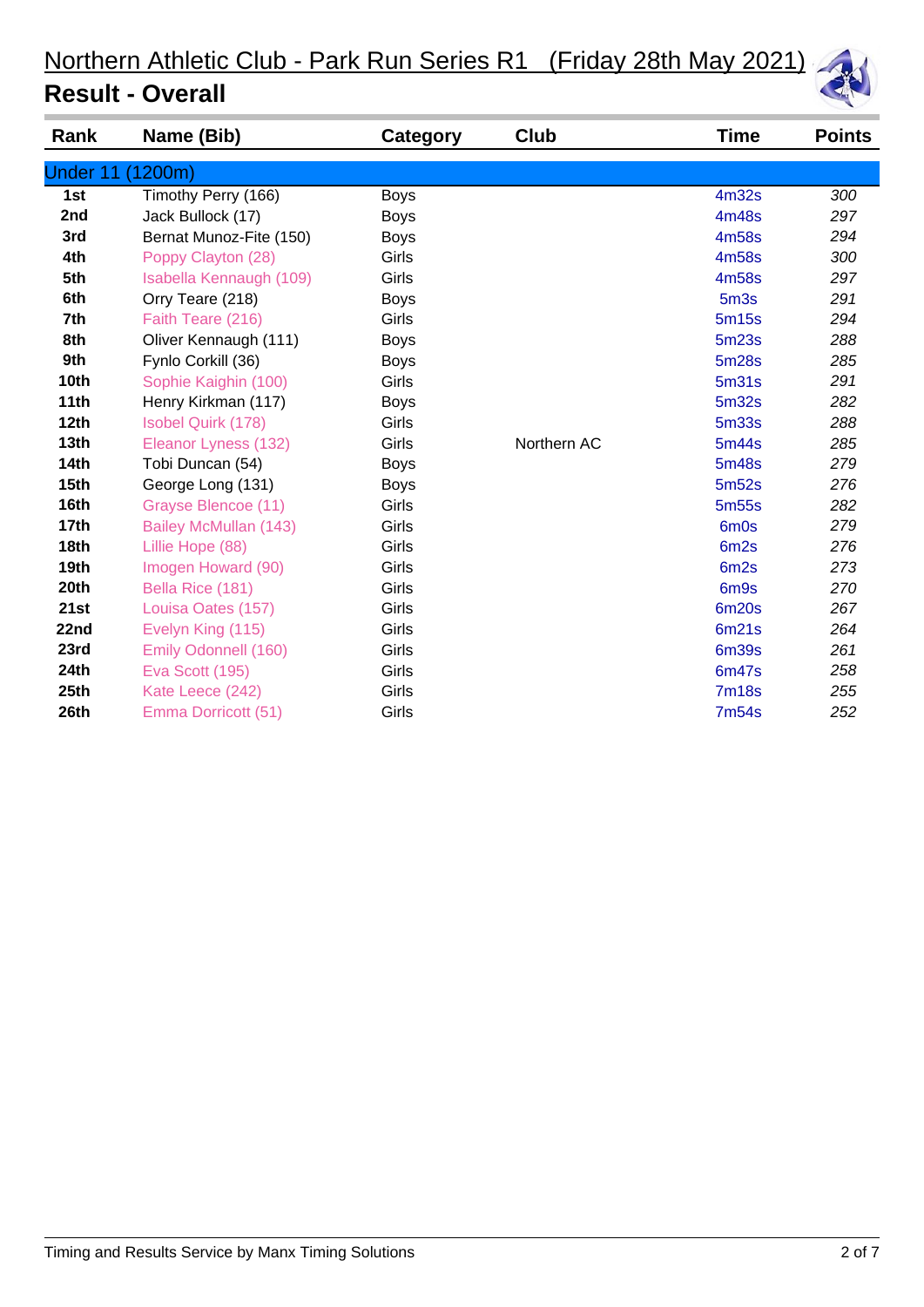| Rank             | Name (Bib)                                   | <b>Category</b>     | Club                 | Time             | <b>Points</b> |
|------------------|----------------------------------------------|---------------------|----------------------|------------------|---------------|
|                  | 1-Lap Under 17 / Junior / Senior (1.7 Miles) |                     |                      |                  |               |
| 1st              | Corbyn Schade (193)                          | Under17             |                      | <b>9m30s</b>     | 300           |
| 2nd              | Lucas Stennett (208)                         | Under15             |                      | 9m40s            | 297           |
| 3rd              | Steven Quayle (174)                          | Senior              | Western AC           | 9m43s            | 294           |
| 4th              | Charlie Teare (214)                          | Under15             |                      | 9m45s            | 291           |
| 5th              | Lucas Atkinson (6)                           | Under15             |                      | 9m47s            | 288           |
| 6th              | George Salter (188)                          | Under13             |                      | 10m15s           | 285           |
| 7th              | Harry Stennett (206)                         | Under13             |                      | 10m15s           | 282           |
| 8th              | Samuel Corkill (37)                          | Under15             |                      | 10m24s           | 279           |
| 9th              | Samuel Perry (165)                           | Under15             |                      | <b>10m36s</b>    | 276           |
| 10th             | Dominic Dunwell (55)                         | Under15             |                      | <b>10m36s</b>    | 273           |
| 11th             | Madison McMullan (145)                       | Under17             |                      | 10m56s           | 300           |
| 12th             | Adam Johnson (96)                            | Senior              |                      | 11m10s           | 270           |
| 13th             | Zac Woodward (234)                           | Under13             |                      | 11m17s           | 267           |
| <b>14th</b>      | Catherine Perry (164)                        | Under17             |                      | 11m18s           | 297           |
| 15 <sub>th</sub> | Lottie Stennett (207)                        | Under17             |                      | 11m18s           | 294           |
| 16th             | Holly Salter (189)                           | Under13             |                      | 11m30s           | 291           |
| 17 <sub>th</sub> | Ella Crowe (45)                              | Under17             |                      | 11m56s           | 288           |
| <b>18th</b>      | Lucy Ormsby (162)                            | Under15             |                      | 11m58s           | 285           |
| 19th             | Fynn Bradley (12)                            | Under15             |                      | 12m2s            | 264           |
| 20th             | Abi Clayton (27)                             | Under13             |                      | 12m12s           | 282           |
| 21st             | Sophie Leaton (123)                          | Senior              |                      | 12m12s           | 279           |
| 22nd             | Ella Quirk (176)                             | Under13             |                      | <b>12m13s</b>    | 276           |
| 23rd             | <b>Emily Couper Woods (42)</b>               | Senior              |                      | 12m16s           | 273           |
| 24th             | Piper Withington (232)                       | Under13             |                      | 12m17s           | 270           |
| 25th             | Abbie Kelly (104)                            | Senior              |                      | 12m42s           | 267           |
| 26th             | Macy Hillier (83)                            | Under17             |                      | 12m46s           | 264           |
| 27th             | David Hillier (82)                           | Senior              |                      | 12m47s           | 261           |
| 28th             | Neve Madden (134)                            | Under13             |                      | <b>12m53s</b>    | 261           |
| 29th             | Douglas Quayle (172)                         | Under15             |                      | <b>12m58s</b>    | 258           |
| 30th             | Katie Strickett (209)                        | Senior              |                      | 12m59s           | 258           |
| 31st             | Graham Delooze (48)                          | Senior              | Western AC           | 13m0s            | 255           |
| 32nd<br>33rd     | Robbie Lambie (118)<br>Holly Odonnell (161)  | Senior<br>Under15   | Western AC           | 13m9s            | 252<br>255    |
| 34th             | Hope Lewis (127)                             | Under <sub>13</sub> |                      | 13m13s<br>13m21s | 252           |
| 35th             | Darcey Withington (231)                      | Under15             |                      | 13m22s           | 249           |
| 36th             | Molly Phillips (168)                         | Under15             |                      | 13m27s           | 246           |
| 37th             | Berti Cain (20)                              | Senior              | Western AC           | 13m29s           | 243           |
| 38th             | Julie Stanfield (204)                        | Senior              | <b>Manx Harriers</b> | 13m30s           | 241           |
| 39th             | Neville Jewell (95)                          | Senior              |                      | 13m31s           | 249           |
| 40th             | Steve Oates (158)                            | Senior              | Northern AC          | 13m34s           | 246           |
| 41st             | Gareth Hinge (84)                            | Senior              | Northern AC          | 13m41s           | 243           |
| 42nd             | Katie Lawrence (122)                         | Senior              | Western AC           | 13m55s           | 239           |
| 43rd             | Sarah Allen (2)                              | Senior              |                      | 13m56s           | 237           |
| 44th             | Tara Scott (196)                             | Senior              | Northern AC          | 13m57s           | 235           |
| 45th             | William Forgie (66)                          | Under15             |                      | 14m2s            | 241           |
| 46th             | Imogen Duncan (53)                           | Under13             |                      | 14m13s           | 233           |
| 47th             | Daisy Liddle (130)                           | Under13             |                      | 14m14s           | 231           |
| 48th             | Ariana Kerruish (113)                        | Under17             |                      | 14m19s           | 229           |
| 49th             | Emma Gelling (72)                            | Senior              |                      | 14m21s           | 227           |
| <b>50th</b>      | Anne-Marie Rivers (182)                      | Senior              |                      | 14m21s           | 225           |
|                  |                                              |                     |                      |                  |               |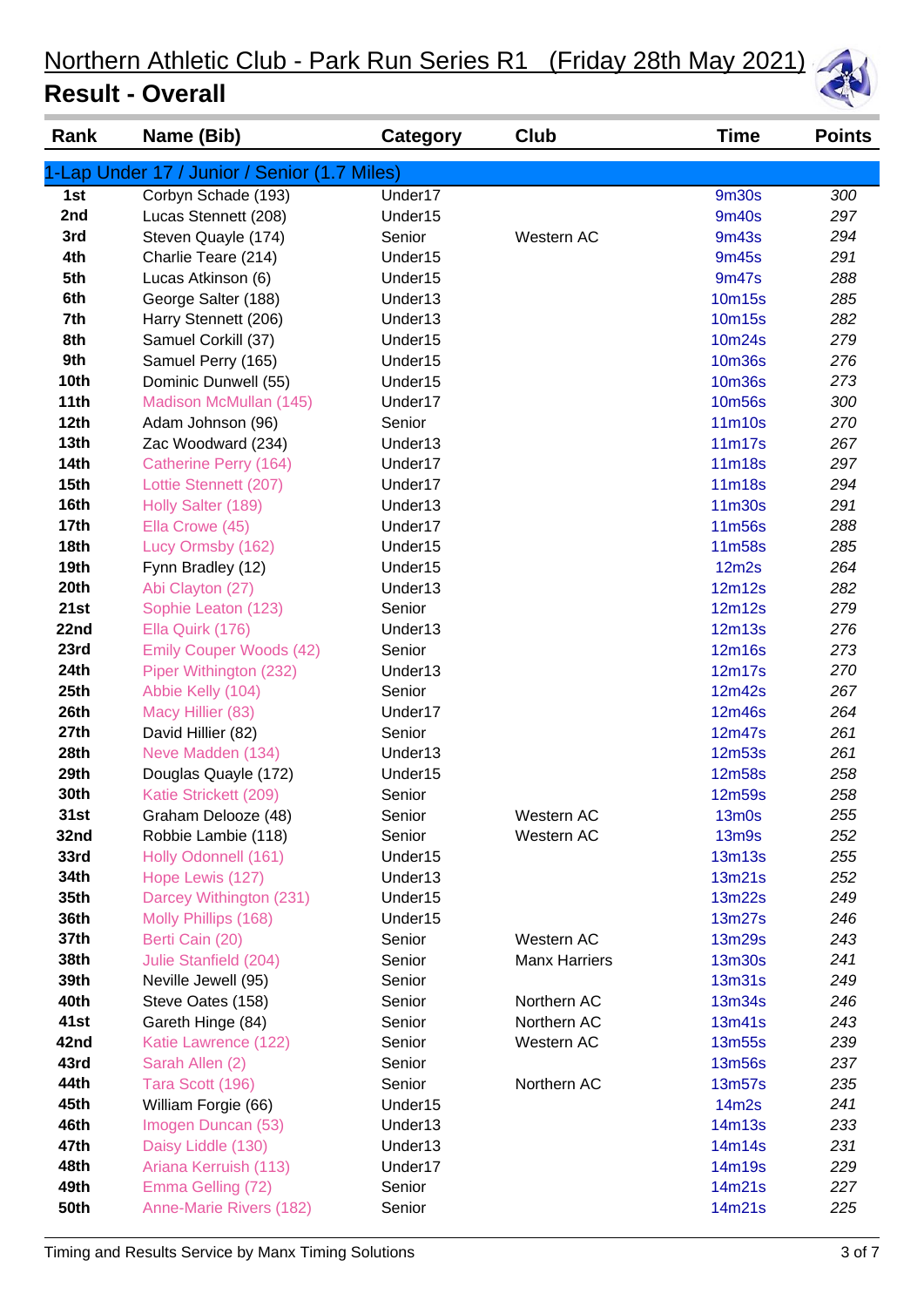

| Rank         | Name (Bib)                     | <b>Category</b> | Club                         | Time               | <b>Points</b> |
|--------------|--------------------------------|-----------------|------------------------------|--------------------|---------------|
| <b>51st</b>  | Feena Done (50)                | Under15         |                              | 14m29s             | 223           |
| 52nd         | Jo Hamilton (78)               | Senior          | Western AC                   | 14m38s             | 221           |
| 53rd         | Simon Cooper (34)              | Senior          | Western AC                   | 14m39s             | 239           |
| <b>54th</b>  | Katie Christian (25)           | Senior          |                              | 14m42s             | 219           |
| 55th         | Aalin Cain (19)                | Junior          | Western AC                   | 14m55s             | 217           |
| <b>56th</b>  | Sarah Nash (153)               | Senior          |                              | 15m17s             | 215           |
| <b>57th</b>  | Helen Bedford (8)              | Senior          |                              | 15m17s             | 213           |
| <b>58th</b>  | Eileen Clarke (26)             | Senior          | Western AC                   | 15m28s             | 211           |
| 59th         | Jan Lewis (128)                | Senior          | Northern AC                  | 15m31s             | 209           |
| 60th         | Denise Gimbert (73)            | Senior          | <b>IoM Veteran Athletes'</b> | 15m51s             | 207           |
| 61st         | Alexis Teare (213)             | Senior          |                              | 15m57s             | 237           |
| 62nd         | Les Brown (16)                 | Senior          | <b>Manx Harriers</b>         | 16m14s             | 235           |
| 63rd         | Paula Garland (68)             | Senior          |                              | <b>16m15s</b>      | 205           |
| 64th         | Dave Corrin (41)               | Senior          | <b>IoM Veteran Athletes'</b> | <b>16m20s</b>      | 233           |
| 65th         | Kerry Thompson (220)           | Senior          |                              | 16m24s             | 203           |
| 66th         | <b>Catherine Kennedy (112)</b> | Senior          |                              | <b>16m28s</b>      | 201           |
| 67th         | Vicki Burgess (18)             | Senior          |                              | <b>16m29s</b>      | 199           |
| 68th         | Michelle Sherry (198)          | Senior          | Northern AC                  | <b>16m30s</b>      | 197           |
| 69th         | Becca Kelly (105)              | Senior          | <b>Manx Fell Runners</b>     | <b>16m31s</b>      | 195           |
| 70th         | Terri Salmon (187)             | Senior          | <b>Manx Fell Runners</b>     | <b>16m31s</b>      | 193           |
| 71st         | Katharine Keenan (103)         | Senior          |                              | 16m34s             | 191           |
| 72nd         | Amanda Ansermoz (3)            | Senior          | Western AC                   | <b>16m48s</b>      | 189           |
| 73rd         | Grace Kelly (106)              | Under13         |                              | <b>16m52s</b>      | 187           |
| <b>74th</b>  | Diane Brown (15)               | Senior          |                              | <b>16m52s</b>      | 185           |
| 75th         | lan Kelly (239)                | Senior          |                              | 16m54s             | 231           |
| 76th         | Maura Kelly (107)              | Senior          | Northern AC                  | 17 <sub>m</sub> 1s | 183           |
| 77th         | Daisy Odonnell (159)           | Under13         |                              | <b>17m7s</b>       | 132           |
| 78th         | Chloe Teare (215)              | Senior          |                              | 17m17s             | 131           |
| 79th         | Denise Bridson (13)            | Senior          | Northern AC                  | 17m24s             | 130           |
| 80th         | Roisin Cummins (46)            | Senior          |                              | 17m27s             | 129           |
| <b>81st</b>  | Stephanie Jurczynska (99)      | Senior          |                              | 17m28s             | 128           |
| 82nd         | Voirrey Horne (89)             | Senior          |                              | 17m29s             | 127           |
| 83rd         | Mel Nicol (155)                | Senior          |                              | 17m29s             | 126           |
| 84th         | Jean Young (236)               | Senior          |                              | 17m29s             | 125           |
| 85th         | Kerry Sharpe (197)             | Senior          |                              | 17m33s             | 124           |
| 86th         | Lynn Cross (44)                | Senior          |                              | <b>17m36s</b>      | 123           |
| 87th         | Michael McKiernan (142)        | Senior          |                              | <b>17m36s</b>      | 229           |
| 88th         | Emma Vondy (223)               | Senior          |                              | 17m44s             | 122           |
| 89th         | Laura Mylchreest (152)         | Senior          |                              | 17m52s             | 121           |
| <b>90th</b>  | Steve Kelly (108)              | Senior          | Northern AC                  | 17m52s             | 227           |
| 91st         | Natalie Nolan (156)            | Senior          |                              | 17m55s             | 120           |
| 92nd         | Sophie Corlett (40)            | Under13         |                              | 17m58s             | 119           |
| 93rd         | Nigel Howard (91)              | Senior          |                              | 17m59s             | 225           |
| 94th         | Kelly Moore (148)              | Senior          |                              | 18m22s             | 118           |
| 95th         | Fiona Quayle (173)             | Senior          |                              | 18m25s             | 117           |
| 96th         | Clare Gelder (70)              | Senior          |                              | 18m27s             | 116           |
| 97th         | Carol Roy (186)                | Senior          | Northern AC                  | <b>18m37s</b>      | 115           |
| 98th         | Alan Pilling (169)             | Senior          | IoM Veteran Athletes'        | <b>18m58s</b>      | 223           |
| 99th         | Paul Laudiangco (121)          | Senior          |                              | 19m10s             | 221           |
| <b>100th</b> | Juvy Laudiangco (120)          | Senior          |                              | 19m10s             | 114           |
| <b>101st</b> | Rachel Singer (199)            | Senior          |                              | 19m32s             | 113           |
| <b>102nd</b> | Jo Louise Fish (63)            | Senior          |                              | 19m32s             | 112           |
|              |                                |                 |                              |                    |               |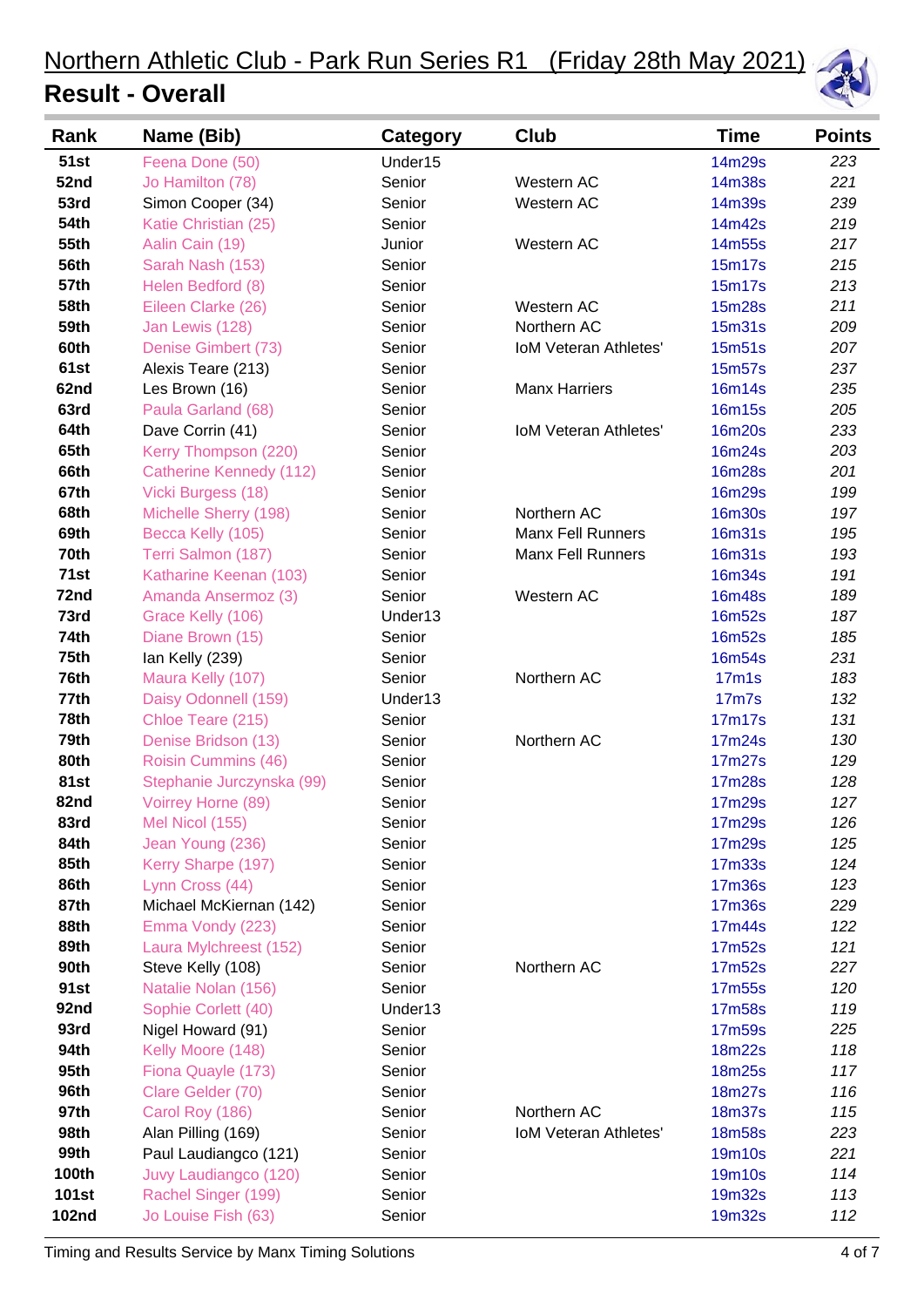

| Rank              | Name (Bib)            | Category | Club                         | Time              | <b>Points</b> |
|-------------------|-----------------------|----------|------------------------------|-------------------|---------------|
| 103 <sub>rd</sub> | Maisie Corlett (39)   | Under13  |                              | 20m <sub>5s</sub> | 111           |
| 104th             | Michael Spooner (203) | Senior   |                              | 20m23s            | 219           |
| 105th             | Ingrid Sugden (211)   | Senior   | <b>IoM Veteran Athletes'</b> | 20m26s            | 110           |
| <b>106th</b>      | Annabel Forgie (65)   | Senior   | Northern AC                  | 20m34s            | 109           |
| 107th             | Carolanne Hanley (79) | Senior   | Northern AC                  | 29m10s            | 108           |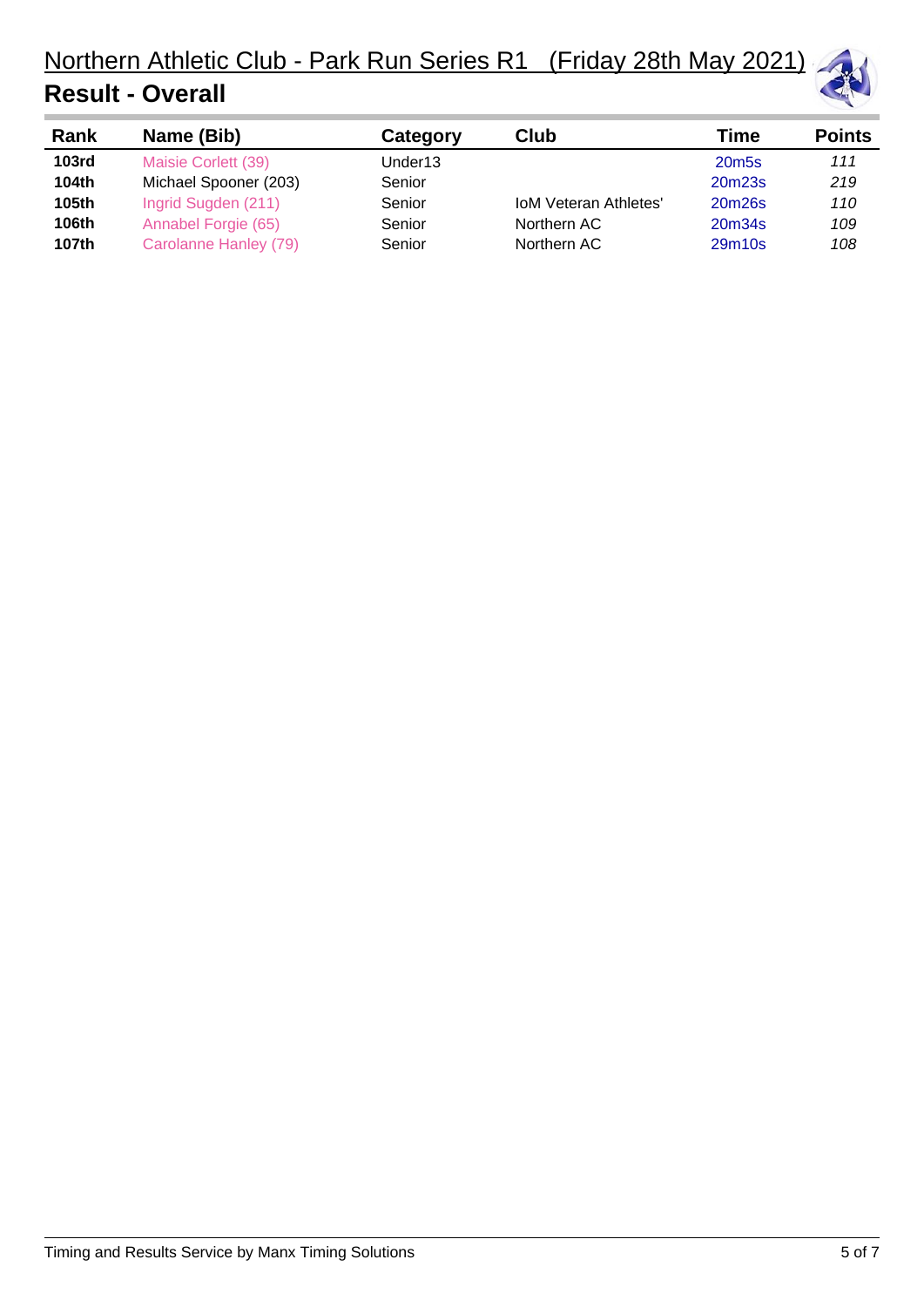| Rank             | Name (Bib)                        | Category | Club                         | <b>Time</b>  | <b>Points</b> |
|------------------|-----------------------------------|----------|------------------------------|--------------|---------------|
|                  | 3-Lap Junior / Senior (3.7 Miles) |          |                              |              |               |
| <b>DNF</b>       | Peter Cooper (33)                 | Senior   | <b>Manx Fell Runners</b>     |              |               |
| <b>DNF</b>       | Rachel Smith (201)                | Senior   | <b>Other Affiliated Club</b> |              |               |
| <b>DNF</b>       | Ayrton Withington (230)           | Junior   |                              |              |               |
| 1st              | Corrin Leeming (126)              | Junior   |                              | 20m33s       | 300           |
| 2nd              | Nick Ardern (4)                   | Senior   |                              | 23m25s       | 297           |
| 3rd              | Samuel Cannell (238)              | Senior   |                              | 24m34s       | 294           |
| 4th              | Peter Callin (22)                 | Senior   | Western AC                   | 24m59s       | 291           |
| 5th              | Kevin Vondy (224)                 | Senior   | Northern AC                  | 25m28s       | 288           |
| 6th              | Dawn Atherton (5)                 | Senior   | Western AC                   | 25m44s       | 300           |
| 7th              | Robert Young (237)                | Senior   | <b>IoM Veteran Athletes'</b> | 25m50s       | 285           |
| 8th              | Helen Taylor (212)                | Senior   | Western AC                   | 25m56s       | 297           |
| 9th              | Richard Allen (1)                 | Senior   | Western AC                   | $26m$ 0s     | 282           |
| <b>10th</b>      | Tufty Nash (154)                  | Senior   |                              | 26m42s       | 279           |
| 11th             | Mia Dunwell (57)                  | Junior   | Northern AC                  | 27m15s       | 294           |
| 12th             | Joanne Schade (194)               | Senior   | Western AC                   | 27m23s       | 291           |
| 13th             | Steven Quirk (179)                | Senior   |                              | 27m26s       | 276           |
| <b>14th</b>      | Andrew Johnson (97)               | Senior   |                              | 27m37s       | 273           |
| 15 <sub>th</sub> | Stu Gell (71)                     | Senior   | Western AC                   | <b>28m6s</b> | 270           |
| 16th             | Aaron Schade (192)                | Senior   | Western AC                   | 28m21s       | 267           |
| <b>17th</b>      | Julie Harrison (81)               | Senior   |                              | 28m24s       | 288           |
| 18th             | Steve Jones (98)                  | Senior   | Northern AC                  | 28m28s       | 264           |
| 19th             | Kathy Lane (119)                  | Senior   | <b>IoM Veteran Athletes'</b> | 28m32s       | 285           |
| 20th             | Andy Walton (225)                 | Senior   | Northern AC                  | 28m56s       | 261           |
| 21st             | David Godwin (75)                 | Senior   |                              | 29m7s        | 258           |
| 22nd             | Daniel Madden (133)               | Senior   | Northern AC                  | 29m19s       | 255           |
| 23rd             | Hannah Moore (147)                | Senior   |                              | 29m42s       | 282           |
| 24th             | Hannah Cowin (43)                 | Senior   |                              | 30m2s        | 279           |
| 25th             | Darren Corkill (35)               | Senior   |                              | 30m7s        | 252           |
| 26th             | Stephen Dorricott (52)            | Senior   |                              | 30m12s       | 249           |
| 27th             | John Dunwell (56)                 | Senior   | Northern AC                  | 30m22s       | 246           |
| 28th             | Lawrence Dyer (58)                | Senior   | Northern AC                  | 30m46s       | 243           |
| 29th             | Jasmine Smith-Hamer (200)         | Senior   |                              | 31m19s       | 276           |
| 30th             | Bernard Cannan (24)               | Senior   | Northern AC                  | 31m56s       | 241           |
| 31st             | Hollie Devlin (49)                | Senior   |                              | 32m8s        | 273           |
| 32nd             | Alan Postlethwaite (170)          | Senior   | Northern AC                  | 32m16s       | 239           |
| 33rd             | Ann Groves (77)                   | Senior   |                              | 32m26s       | 270           |
| 34th             | Marie Jackson (94)                | Senior   | <b>Manx Harriers</b>         | 33m2s        | 267           |
| 35th             | Sarah Corkill (38)                | Senior   |                              | 33m7s        | 264           |
| 36th             | Angie Robinson (184)              | Senior   | <b>Manx Harriers</b>         | 33m14s       | 261           |
| 37th             | Sally-Anne Wilson (229)           | Senior   |                              | 33m44s       | 258           |
| 38th             | Charlotte Sugden (210)            | Senior   |                              | 34m9s        | 255           |
| 39th             | Bethany Kaneen (101)              | Senior   |                              | 34m32s       | 252           |
| 40th             | Caroline Marshall (136)           | Senior   |                              | 34m47s       | 249           |
| 41st             | Simon Holtham (87)                | Senior   |                              | 34m56s       | 237           |
| 42nd             | Helen Kee (102)                   | Senior   |                              | 35m7s        | 246           |
| 43rd             | Rebecca Greatbatch (76)           | Senior   | <b>Manx Fell Runners</b>     | 35m8s        | 243           |
| 44th             | Naomi Lewis (129)                 | Senior   |                              | 35m9s        | 241           |
| 45th             | Emma Mapp (135)                   | Senior   |                              | 35m10s       | 239           |
| 46th             | Gemma Quirk (177)                 | Senior   |                              | 36m3s        | 237           |
| 47th             | Madeleine Sayle (190)             | Senior   |                              | 36m43s       | 235           |